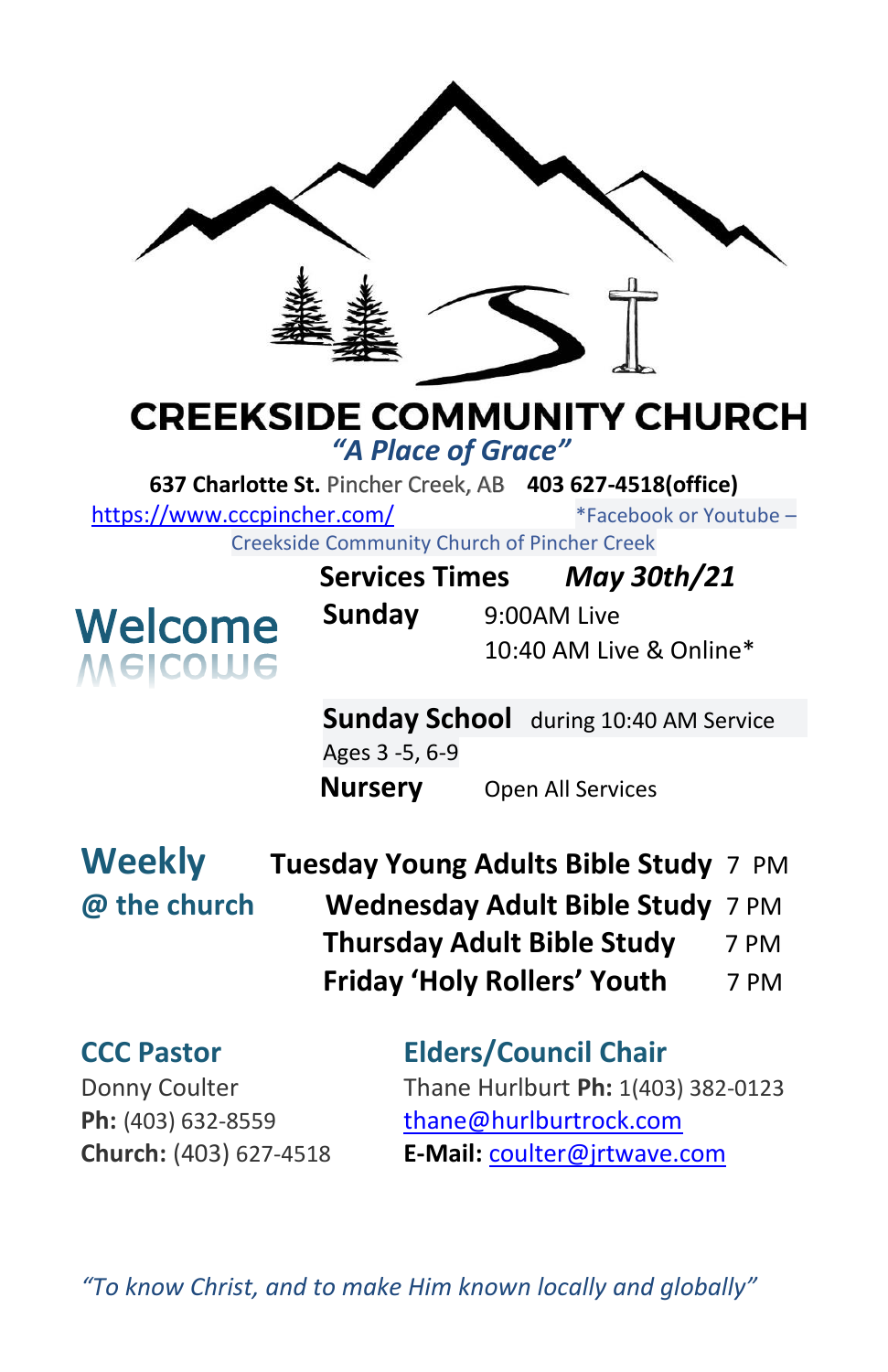## **Ministries & Outreach**

**Community** Joy Hurlburt *Deacon of Congregational Care 403 330-5399*, [joy@hurlburtrock.com](mailto:joy@hurlburtrock.com) **Missions** [sherryakitt@gmail.com](mailto:sherryakitt@gmail.com) **Prayer Needs** Pastor Donny **Youth Ministry 'Holy Rollers' Youth** Lachlan Terpstra Chelsea & Eli Barton **Ph: 403-339-0879 Ph: 403-795-2733**

**Today's Worship Service**

**Welcome and Announcements** Pastor Donny & Thane *Covid 19 mandated attendance allowances (33 people), wearing of masks, physical distancing of two metres, entry main doors, exit north door – all still being adhered to for each service*

|                 | Worship through Music Led by Dana, Chelsea, Deb and Eli |
|-----------------|---------------------------------------------------------|
| Happy Day       | I Stand Amazed                                          |
| I Surrender All | Once and For All                                        |

### **Today's Prayer and Praise –**

- *Thanksgiving for safe arrival of a new grandchild for Olga Dejax*
- *Thanksgiving for improvement and release from hospital of Jennifer from Fort Macleod*
- *Pray for Anne and Mike Drewniak as Anne was in hospital this past week*
- *Please continue in prayer for Dave Fehr waiting for surgery on his leg*
- Pray for families and marriages in our community some have *fractured during this lockdown*

*Pray for Dennis Stone's (CBWC Area pastor) daughter Cara who has had* "chemo and radiation treatments. Her prognosis is very good and her attitude amid the challenge has been exceptional…her faith intact. God has been so good. May all of us see the good around us, even when the challenges are also great" – Dennis

**New Members** – Eli and Chelsea Barton have expressed a desire to covenant with the Creekside family as new members on June 6.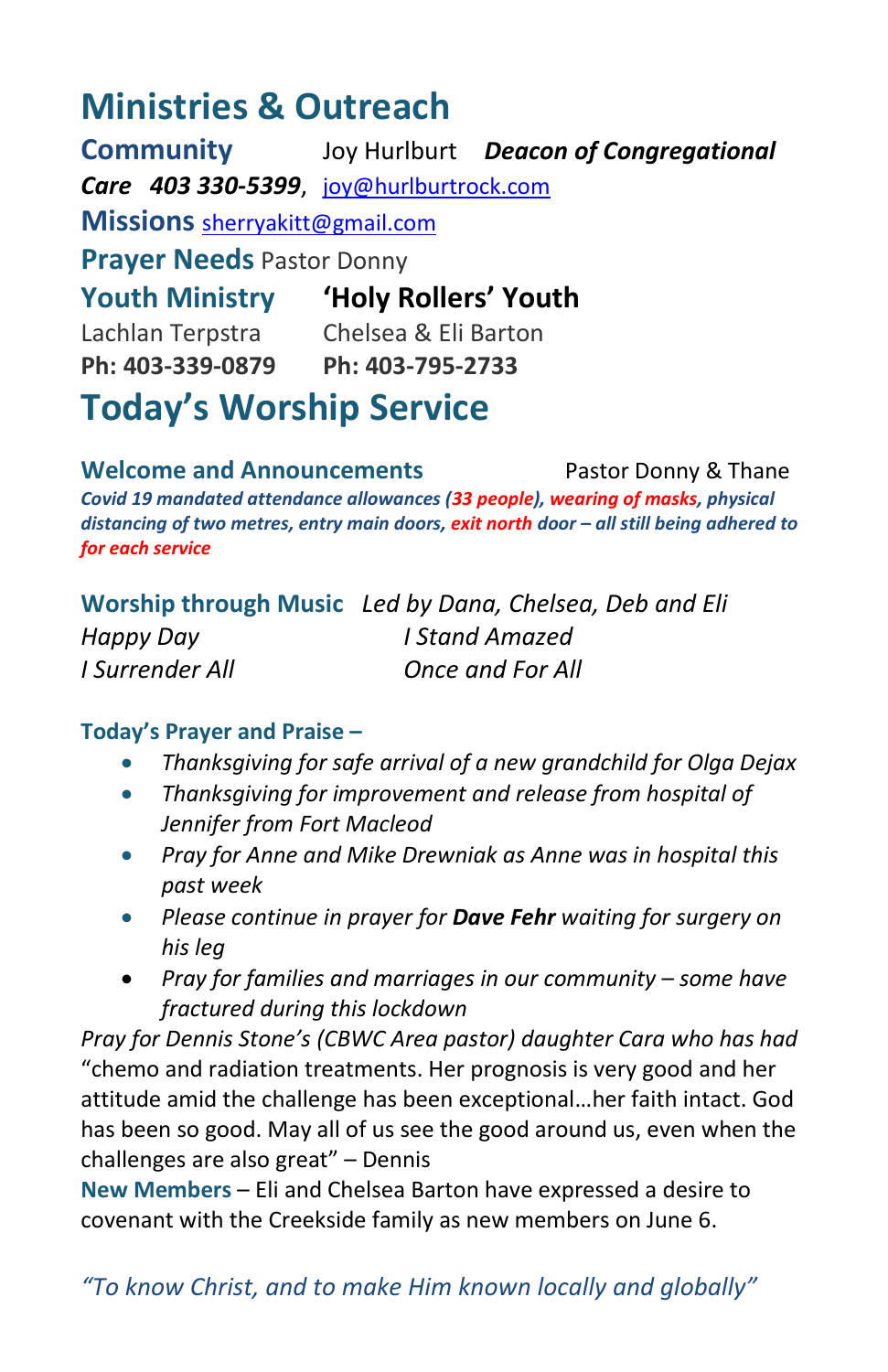**Offerings Options - box** on back table, **Mail** - CCC Box 757, Pincher Creek T0K 2J0. **Auto-debit** or **e-transfer** – [ccctreasurer20@gmail.com](mailto:ccctreasurer20@gmail.com) **Benevolent offering** - box also on back table or add to your auto debit

### **Today's Message Notes . . .** Behold Your God Pt 3

We have defined the Glory of God as the invisible qualities of God become visible/knowable – the beauty and worthiness of God becoming visible or known. As we think about revelation – not revelation of new unknown but of the known – we need to be careful of how we walk through it. Often times, we tend to reduce God down to manageable terms.

Tozer said *"A God begotten in the shadows of a fallen heart will quite naturally be no true likeness of the true God"*

#### **I. Knowing the Unknowable**

- A. Old Testament
- B. Church Age
	- Revealed Word
	- Standing in silence

#### **II. Pre-requistes of Knowing**

- 1. Must now sin
- 2. Must Have the Spirit
- 3. Must have faith

#### **III. Ways God's Glory is revealed**

- 1. Creation Psalm 19:1-4; Romans 1:20-23
- 2. The Law James 1:23; Romans 3:19,20, 23
- 3. Humans Gen 1:27; Isa 43:7
- 4. Jesus John 1:1,14-19; Col 1:15
- 5. The Gospel II Cor 4:4-6

Challenge: Are you looking and are you looking in the right place with faith?

*"To know Christ, and to make Him known locally and globally"*